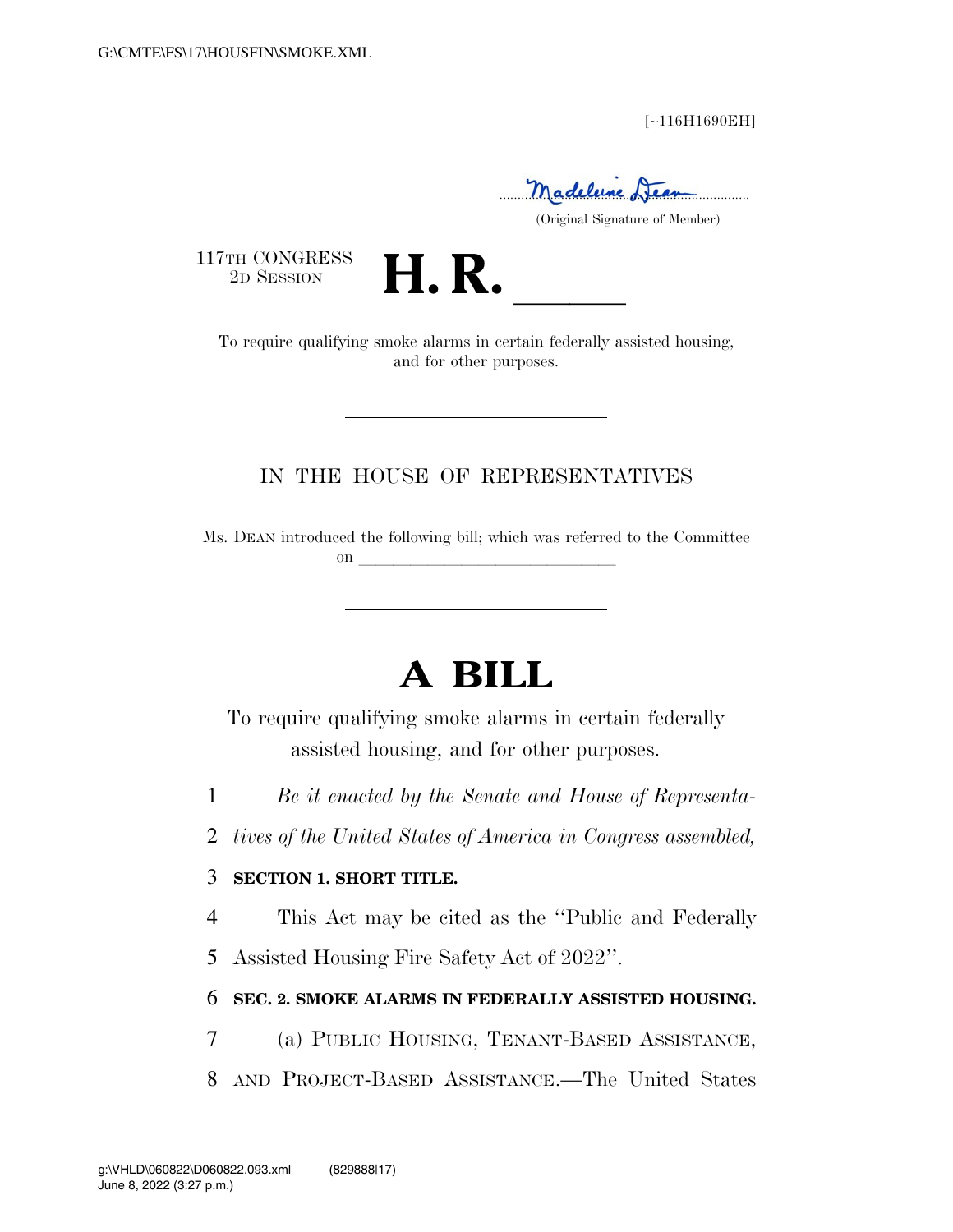$\mathfrak{D}$ 

 Housing Act of 1937 (42 U.S.C. 1437 et seq.) is amend-ed—

3 (1) in section 3(a)  $(42 \text{ U.S.C. } 1437a(a))$ , by adding at the end the following:

## 5 "(9) QUALIFYING SMOKE ALARMS.—

 ''(A) IN GENERAL.—Each public housing agency shall ensure that a qualifying smoke alarm is installed in accordance with applicable codes and standards published by the Inter- national Code Council or the National Fire Pro- tection Association and the requirements of the National Fire Protection Association Standard 72 or any successor standard in each level and in or near each sleeping area in any dwelling unit in public housing owned or operated by the public housing agency, including in basements but excepting crawl spaces and unfinished at- tics, and in each common area in a project con-taining such a dwelling unit.

20 "(B) DEFINITIONS.—For purposes of this paragraph, the following definitions shall apply: 22 "(i) SMOKE ALARM DEFINED.—The term 'smoke alarm' has the meaning given 'smoke detector' in section 29(d) of the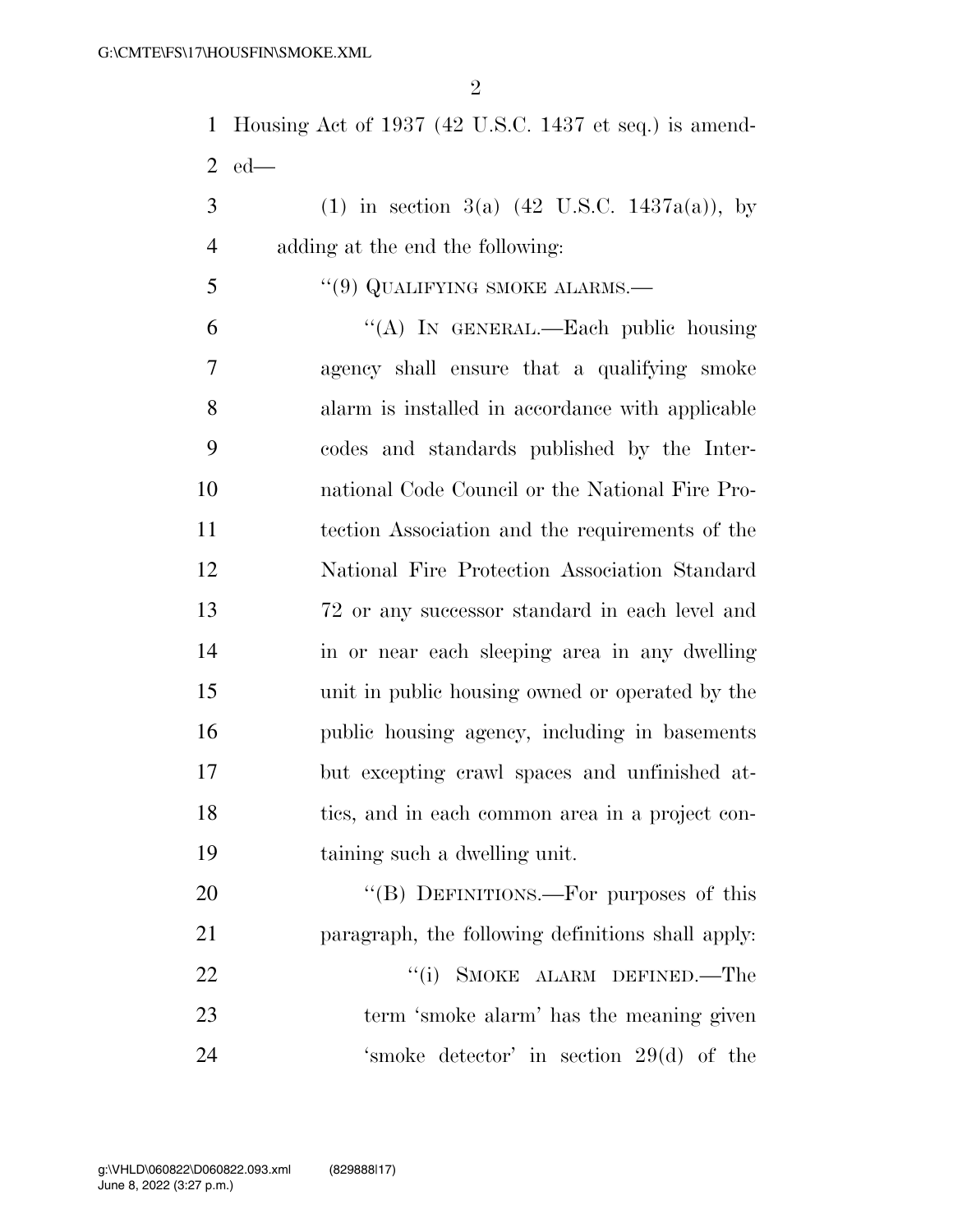| $\mathbf{1}$   | Federal Fire Prevention and Control Act     |
|----------------|---------------------------------------------|
| $\overline{2}$ | of 1974 (15 U.S.C. 2225(d)).                |
| 3              | "(ii) QUALIFYING SMOKE ALARM DE-            |
| $\overline{4}$ | FINED.—The term 'qualifying smoke           |
| 5              | alarm' means a smoke alarm that—            |
| 6              | $\lq\lq$ (I) in the case of a dwelling unit |
| $\overline{7}$ | built before the date of the enactment      |
| 8              | of this paragraph and not substan-          |
| 9              | tially rehabilitated after the date of      |
| 10             | this paragraph is—                          |
| 11             | "(aa) hardwired; or                         |
| 12             | "(bb) uses $10$ -year non re-               |
| 13             | chargeable, nonreplaceable pri-             |
| 14             | mary batteries and—                         |
| 15             | $\lq\lq$ (AA) is sealed;                    |
| 16             | $\lq\lq$ (BB) is tamper resist-             |
| 17             | ant;                                        |
| 18             | $\lq\lq$ CC contains silenc-                |
| 19             | ing means; and                              |
| 20             | "(DD) provides notifi-                      |
| 21             | cation for persons with hear-               |
| 22             | ing loss as required by the                 |
| 23             | National Fire Protection As-                |
| 24             | sociation Standard 72<br>or                 |
| 25             | any successor standard; or                  |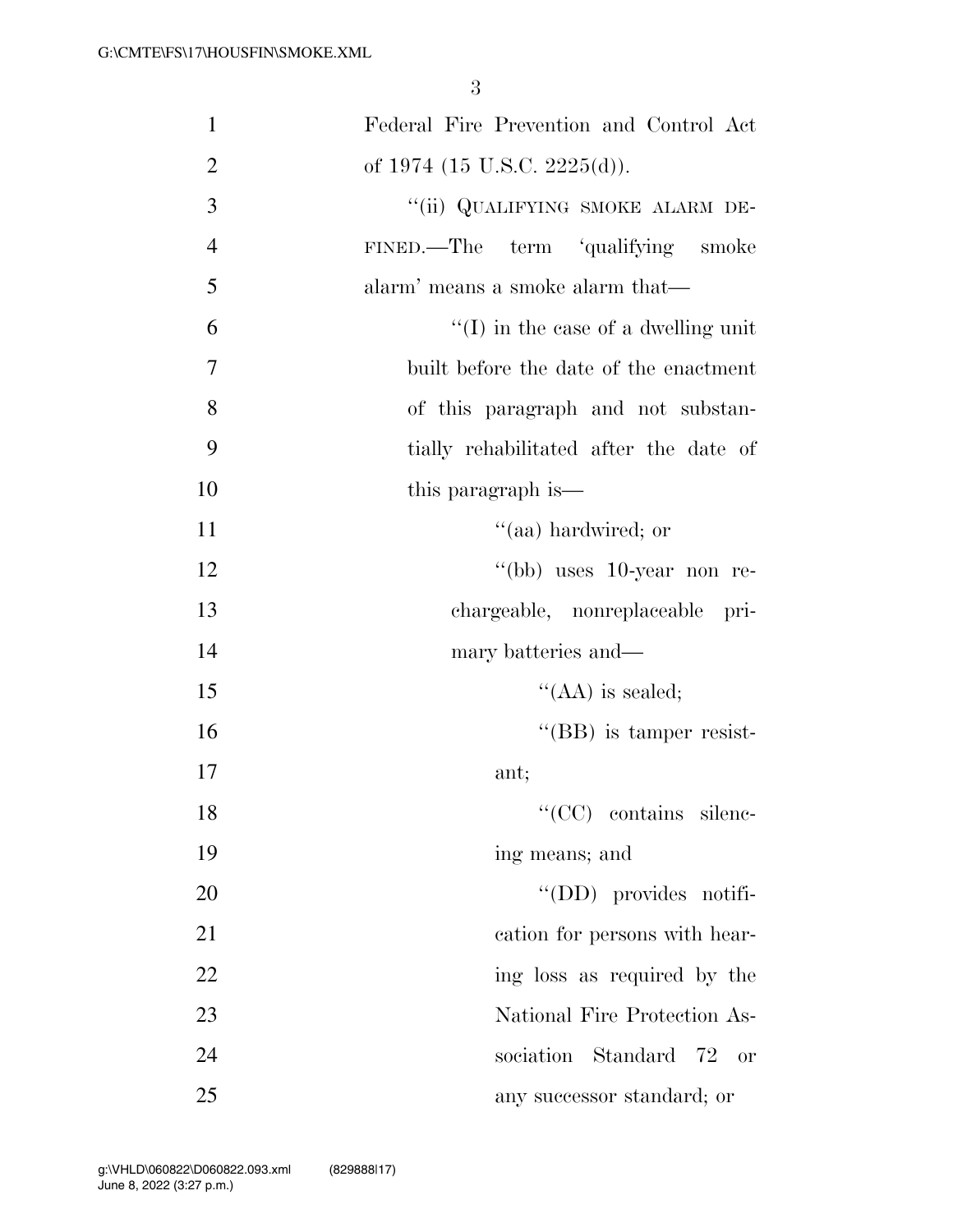| $\mathbf{1}$   | "(II) in the case of a dwelling"                      |
|----------------|-------------------------------------------------------|
| $\overline{2}$ | unit built or substantially rehabili-                 |
| 3              | tated after the date of the enactment                 |
| $\overline{4}$ | of this paragraph, is hardwired."; and                |
| 5              | $(2)$ in section 8 (42 U.S.C. 1437f)—                 |
| 6              | $(A)$ by inserting after subsection $(k)$ the         |
| 7              | following:                                            |
| 8              | "(1) QUALIFYING SMOKE ALARMS.—                        |
| 9              | "(1) IN GENERAL.—Each owner of a dwelling             |
| 10             | unit receiving project-based assistance under this    |
| 11             | section shall ensure that qualifying smoke alarms     |
| 12             | are installed in accordance with applicable codes and |
| 13             | standards published by the International Code Coun-   |
| 14             | cil or the National Fire Protection Association and   |
| 15             | the requirements of the National Fire Protection As-  |
| 16             | sociation Standard 72 or any successor standard in    |
| 17             | each level and in or near each sleeping area in such  |
| 18             | dwelling unit, including in basements but excepting   |
| 19             | erawl spaces and unfinished attics, and in each com-  |
| 20             | mon area in a project containing such a dwelling      |
| 21             | unit.                                                 |
| 22             | "(2) DEFINITIONS.—For purposes of this sub-           |
| 23             | section, the following definitions shall apply:       |
| 24             | "(A) SMOKE ALARM DEFINED.—The term                    |
| 25             | 'smoke alarm' has the meaning given 'smoke            |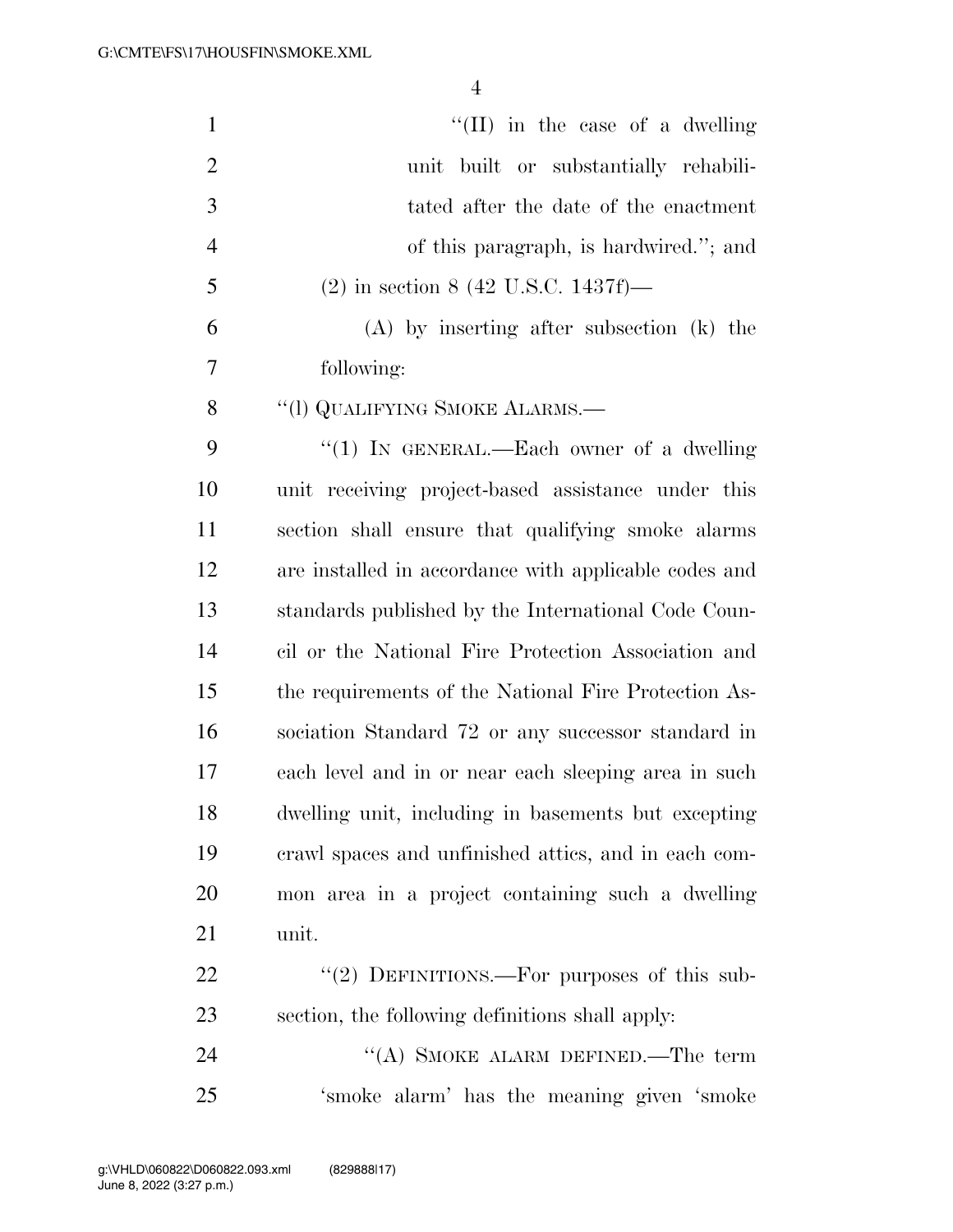| $\mathbf{1}$   | detector' in section $29(d)$ of the Federal Fire |
|----------------|--------------------------------------------------|
| $\overline{2}$ | Prevention and Control Act of 1974 (15 U.S.C.    |
| 3              | $2225(d)$ .                                      |
| $\overline{4}$ | "(B) QUALIFYING SMOKE ALARM DE-                  |
| 5              | FINED.-The term 'qualifying smoke alarm'         |
| 6              | means a smoke alarm that—                        |
| $\overline{7}$ | $f'(i)$ in the case of a dwelling unit           |
| 8              | built before the date of the enactment of        |
| 9              | this paragraph and not substantially reha-       |
| 10             | bilitated after the date of this paragraph       |
| 11             | is—                                              |
| 12             | $\lq (I)$ hardwired; or                          |
| 13             | $\lq$ (II) uses 10-year non recharge-            |
| 14             | able, nonreplaceable primary batteries           |
| 15             | $and$ —                                          |
| 16             | $\cdot$ (aa) is sealed;                          |
| 17             | "(bb) is tamper resistant;                       |
| 18             | "(ce) contains silencing                         |
| 19             | means; and                                       |
| 20             | "(dd) provides notification                      |
| 21             | for persons with hearing loss as                 |
| 22             | required by the National Fire                    |
| 23             | Protection Association Standard                  |
| 24             | 72 or any successor standard; or                 |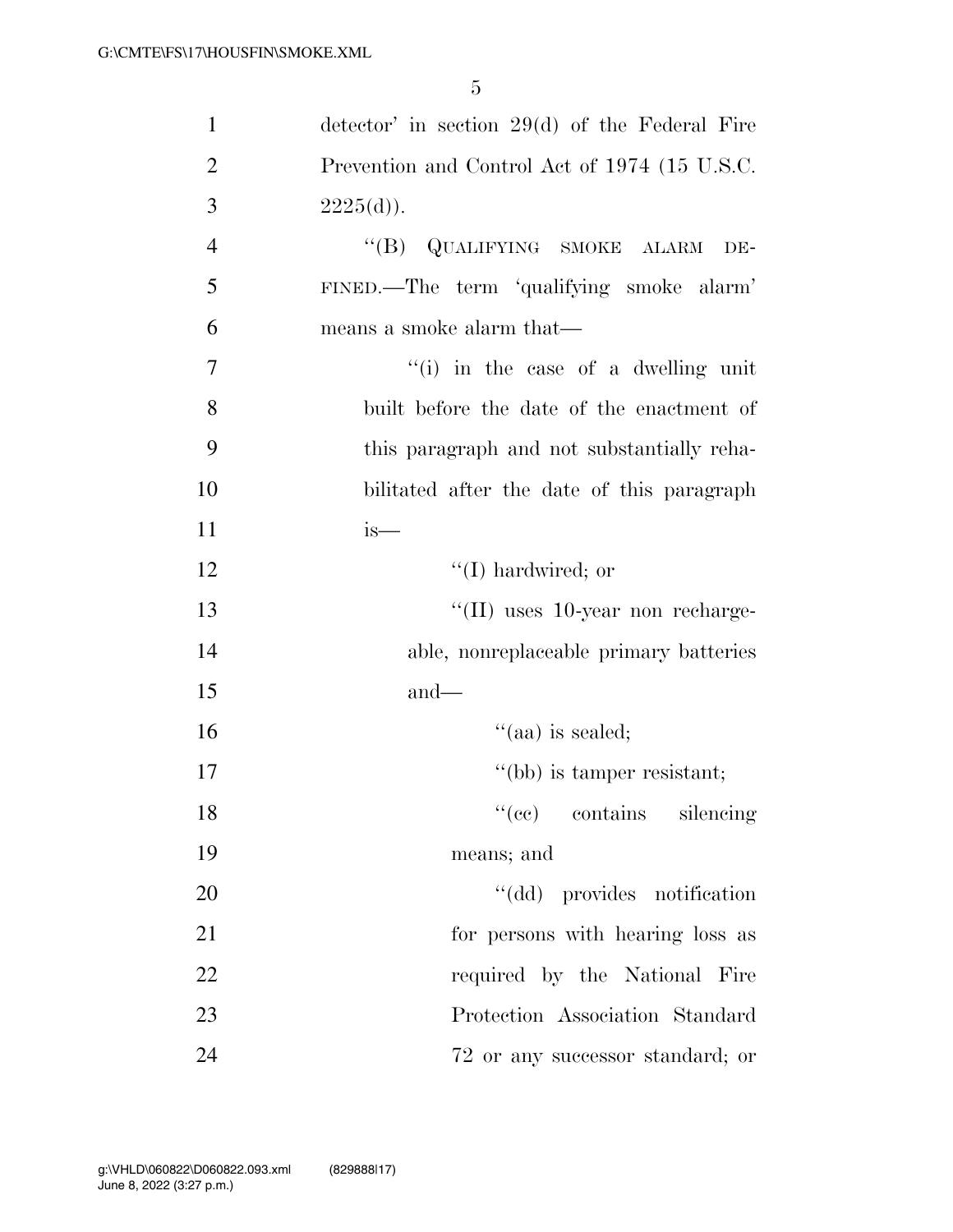| $\mathbf{1}$   | "(ii) in the case of a dwelling unit              |
|----------------|---------------------------------------------------|
| $\overline{2}$ | built or substantially rehabilitated after the    |
| 3              | date of the enactment of this paragraph, is       |
| 4              | hardwired."; and                                  |
| 5              | (B) in subsection (o), by adding at the end       |
| 6              | the following:                                    |
| $\overline{7}$ | "(22) QUALIFYING SMOKE ALARMS.—                   |
| 8              | "(A) IN GENERAL.—Each dwelling unit re-           |
| 9              | ceiving tenant-based assistance or project-based  |
| 10             | assistance under this subsection shall have a     |
| 11             | qualifying smoke alarm installed in accordance    |
| 12             | with applicable codes and standards published     |
| 13             | by the International Code Council or the Na-      |
| 14             | tional Fire Protection Association and the re-    |
| 15             | quirements of the National Fire Protection As-    |
| 16             | sociation Standard 72 or any successor stand-     |
| 17             | ard in each level and in or near each sleeping    |
| 18             | area in such dwelling unit, including in base-    |
| 19             | ments but excepting crawl spaces and unfin-       |
| 20             | ished attics, and in each common area in a        |
| 21             | project containing such a dwelling unit.          |
| 22             | "(B) DEFINITIONS.—For purposes of this            |
| 23             | paragraph, the following definitions shall apply. |
| 24             | SMOKE ALARM DEFINED.-The<br>``(i)                 |
| 25             | term 'smoke alarm' has the meaning given          |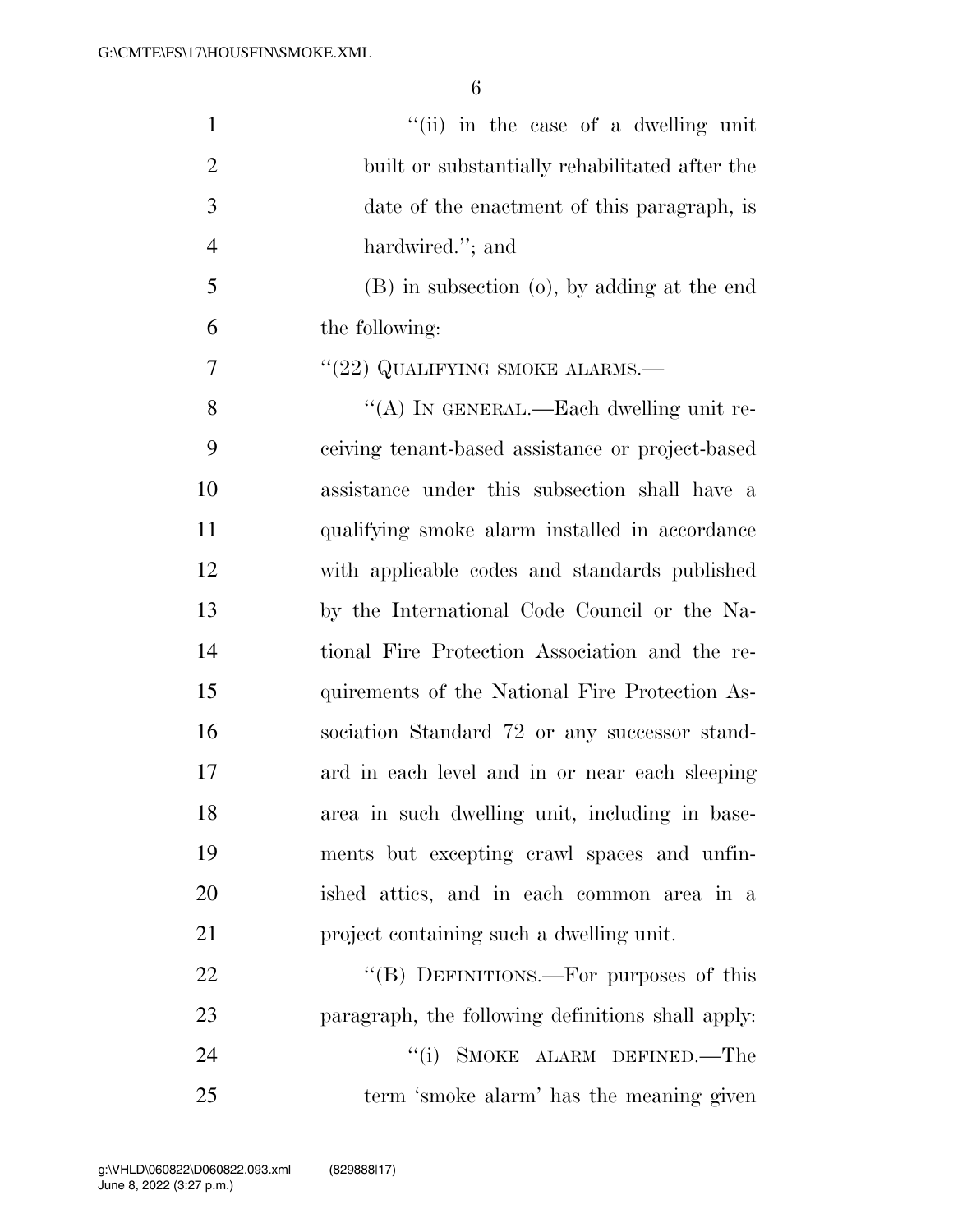| $\mathbf{1}$   | 'smoke detector' in section 29(d) of the    |
|----------------|---------------------------------------------|
| $\overline{2}$ | Federal Fire Prevention and Control Act     |
| 3              | of 1974 (15 U.S.C. 2225(d)).                |
| $\overline{4}$ | "(ii) QUALIFYING SMOKE ALARM DE-            |
| 5              | FINED.—The term 'qualifying smoke           |
| 6              | alarm' means a smoke alarm that—            |
| 7              | $\lq\lq$ (I) in the case of a dwelling unit |
| 8              | built before the date of the enactment      |
| 9              | of this paragraph and not substan-          |
| 10             | tially rehabilitated after the date of      |
| 11             | this paragraph is—                          |
| 12             | "(aa) hardwired; or                         |
| 13             | "(bb) uses 10-year non re-                  |
| 14             | chargeable, nonreplaceable pri-             |
| 15             | mary batteries and—                         |
| 16             | $\lq\lq$ (AA) is sealed;                    |
| 17             | "(BB) is tamper resist-                     |
| 18             | ant;                                        |
| 19             | "(CC) contains silenc-                      |
| 20             | ing means; and                              |
| 21             | "(DD) provides notifi-                      |
| 22             | cation for persons with hear-               |
| 23             | ing loss as required by the                 |
| 24             | National Fire Protection As-                |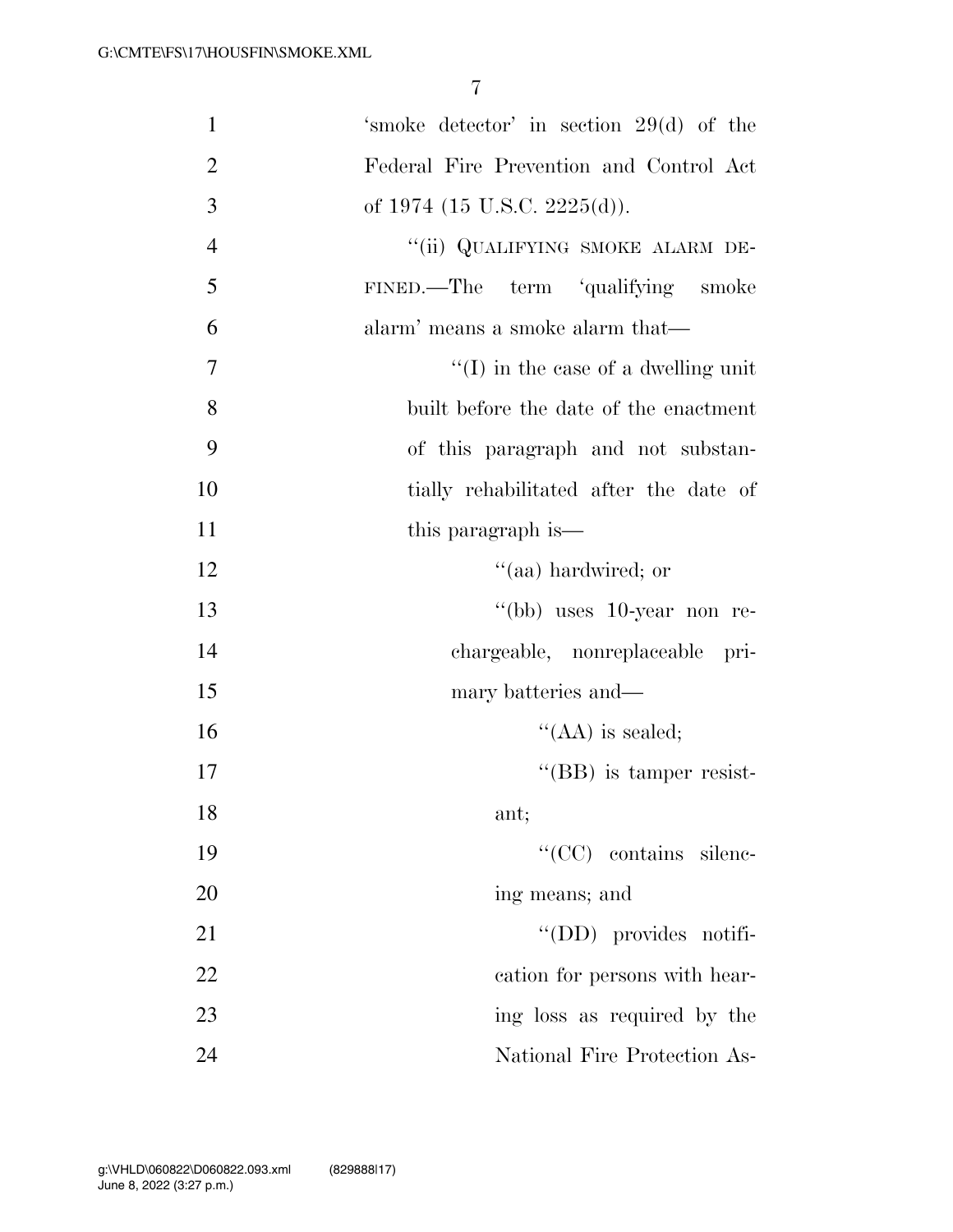| $\mathbf{1}$   | sociation Standard 72 or                                  |
|----------------|-----------------------------------------------------------|
| $\overline{2}$ | any successor standard; or                                |
| 3              | $\lq\lq$ (II) in the case of a dwelling                   |
| $\overline{4}$ | unit built or substantially rehabili-                     |
| 5              | tated after the date of the enactment                     |
| 6              | of this paragraph, is hardwired.".                        |
| 7              | (b) SUPPORTIVE HOUSING FOR THE ELDERLY.                   |
| 8              | Section 202(j) of the Housing Act of 1959 (12 U.S.C.      |
| 9              | $1701q(j)$ is amended by adding at the end the following: |
| 10             | $``(10)$ QUALIFYING SMOKE ALARMS.—                        |
| 11             | "(A) IN GENERAL.—Each owner of a                          |
| 12             | dwelling unit assisted under this section shall           |
| 13             | ensure that qualifying smoke alarms are in-               |
| 14             | stalled in accordance with the requirements of            |
| 15             | applicable codes and standards and the Na-                |
| 16             | tional Fire Protection Association Standard 72            |
| 17             | or any successor standard in each level and in            |
| 18             | or near each sleeping area in such dwelling               |
| 19             | unit, including in basements but excepting                |
| 20             | erawl spaces and unfinished attics, and in each           |
| 21             | common area in a project containing such a                |
| 22             | dwelling unit.                                            |
| 23             | "(B) DEFINITIONS.—For purposes of this                    |
| 24             | paragraph, the following definitions shall apply:         |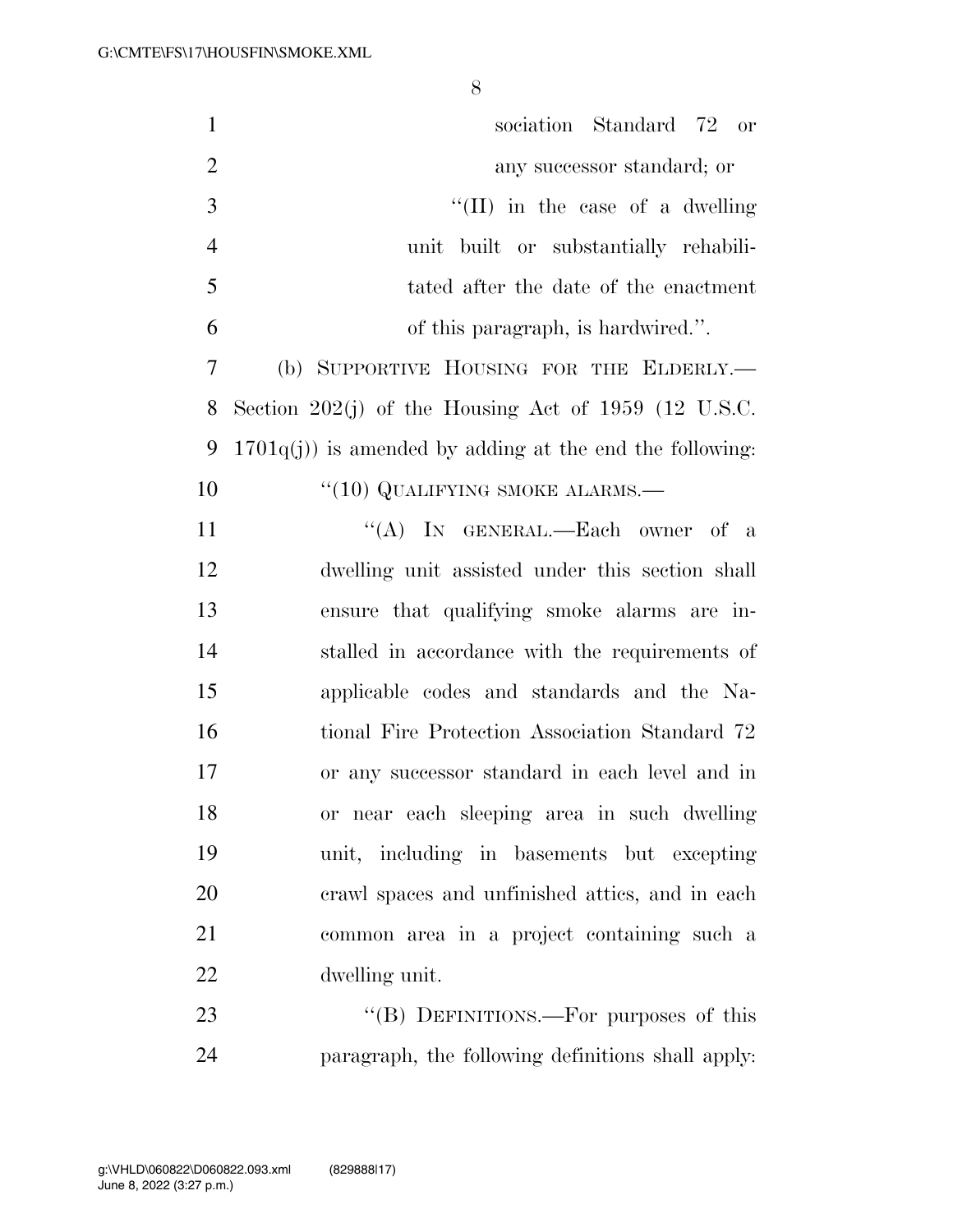| $\mathbf{1}$   | "(i) SMOKE ALARM DEFINED.—The               |
|----------------|---------------------------------------------|
| $\overline{2}$ | term 'smoke alarm' has the meaning given    |
| 3              | 'smoke detector' in section 29(d) of the    |
| $\overline{4}$ | Federal Fire Prevention and Control Act     |
| 5              | of 1974 (15 U.S.C. 2225(d)).                |
| 6              | "(ii) QUALIFYING SMOKE ALARM DE-            |
| $\tau$         | term 'qualifying smoke<br>FINED.—The        |
| 8              | alarm' means a smoke alarm that—            |
| 9              | $\lq\lq$ (I) in the case of a dwelling unit |
| 10             | built before the date of the enactment      |
| 11             | of this paragraph and not substan-          |
| 12             | tially rehabilitated after the date of      |
| 13             | this paragraph is—                          |
| 14             | "(aa) hardwired; or                         |
| 15             | "(bb) uses 10-year non re-                  |
| 16             | chargeable, nonreplaceable pri-             |
| 17             | mary batteries and—                         |
| 18             | "(AA) is sealed;                            |
| 19             | $\lq\lq$ (BB) is tamper resist-             |
| 20             | ant;                                        |
| 21             | "(CC) contains silenc-                      |
| 22             | ing means; and                              |
| 23             | $\lq\lq$ (DD) provides notifi-              |
| 24             | cation for persons with hear-               |
| 25             | ing loss as required by the                 |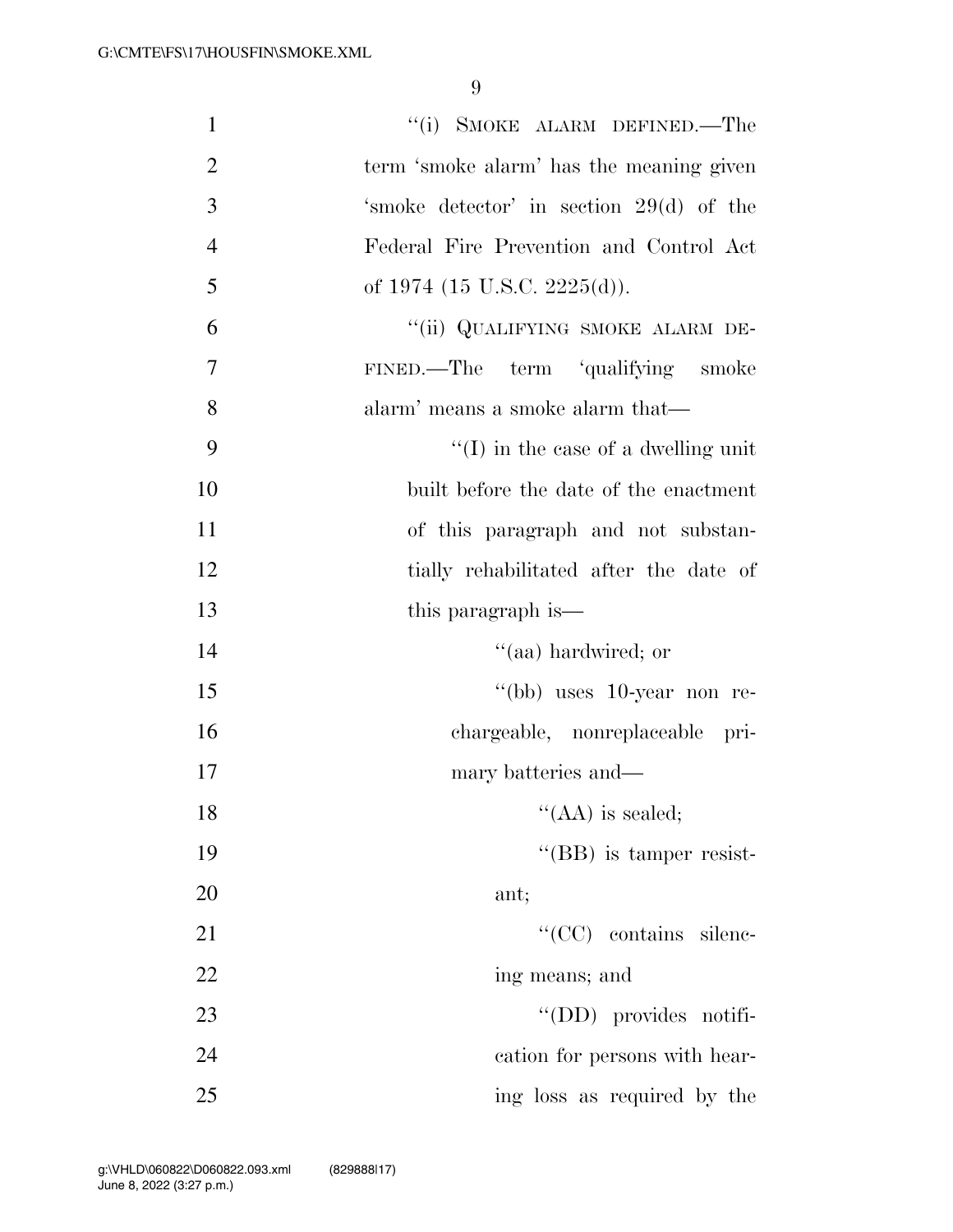| $\mathbf{1}$   | National Fire Protection As-                                    |
|----------------|-----------------------------------------------------------------|
| $\overline{2}$ | sociation Standard 72<br>or                                     |
| 3              | any successor standard; or                                      |
| $\overline{4}$ | "(II) in the case of a dwelling"                                |
| 5              | built or substantially rehabili-<br>unit                        |
| 6              | tated after the date of the enactment                           |
| 7              | of this paragraph, is hardwired.".                              |
| 8              | (c) SUPPORTIVE HOUSING FOR PERSONS WITH DIS-                    |
| 9              | ABILITIES.—Section 811(j) of the Cranston-Gonzalez Na-          |
| 10             | tional Affordable Housing Act $(42 \text{ U.S.C. } 8013(j))$ is |
| 11             | amended by adding at the end the following:                     |
| 12             | "(8) QUALIFYING SMOKE ALARMS.—                                  |
| 13             | "(A) IN GENERAL.—Each dwelling unit as-                         |
| 14             | sisted under this section shall contain qualifying              |
| 15             | smoke alarms that are installed in accordance                   |
| 16             | with applicable codes and standards published                   |
| 17             | by the International Code Council or the Na-                    |
| 18             | tional Fire Protection Association and the re-                  |
| 19             | quirements of the National Fire Protection As-                  |
| 20             | sociation Standard 72 or any successor stand-                   |
| 21             | ard in each level and in or near each sleeping                  |
| 22             | area in such dwelling unit, including in base-                  |
| 23             | ments but excepting crawl spaces and unfin-                     |
| 24             | ished attics, and in each common area in a                      |
| 25             | project containing such a dwelling unit.                        |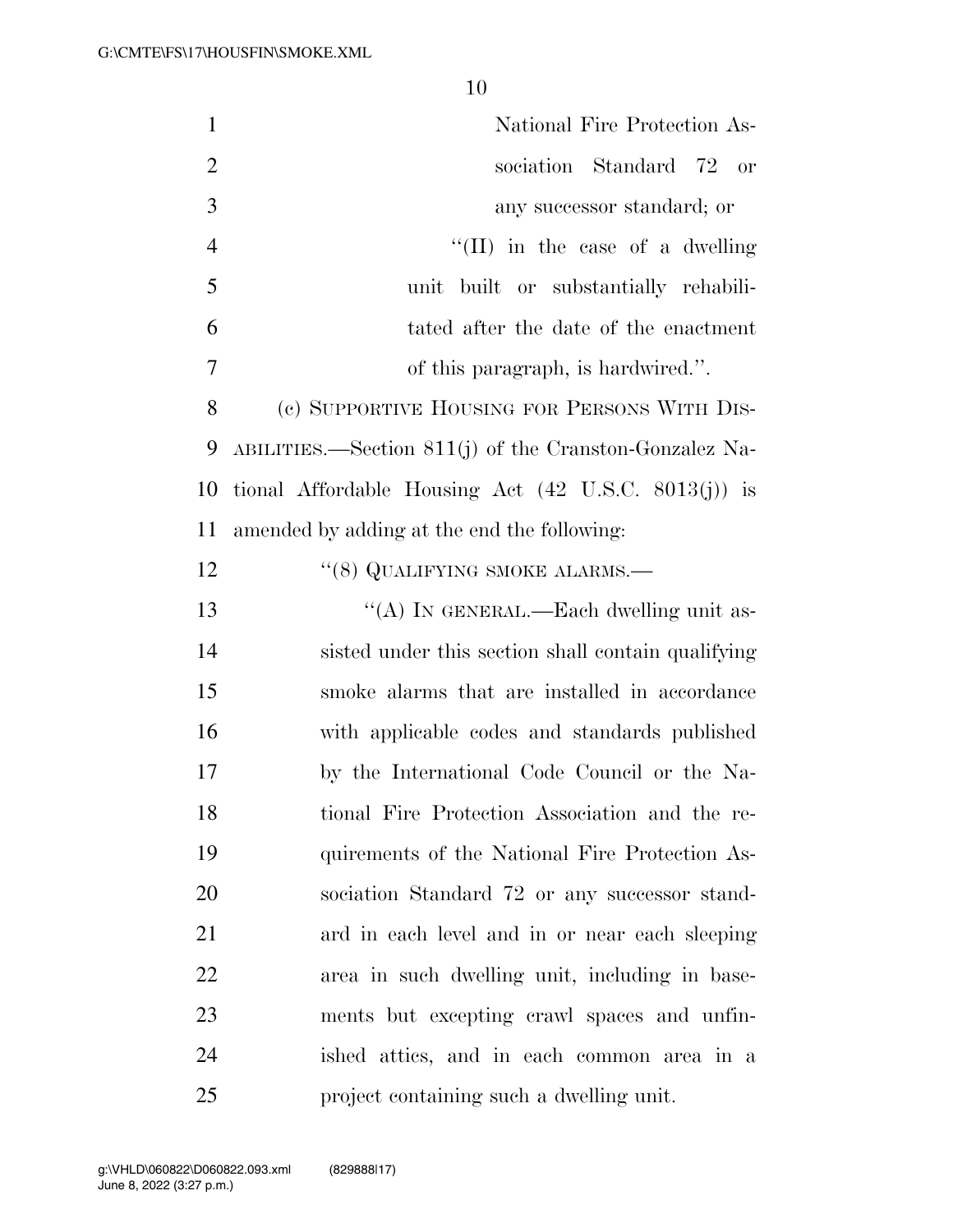| $\mathbf{1}$   | "(B) DEFINITIONS.—For purposes of this            |
|----------------|---------------------------------------------------|
| $\overline{2}$ | paragraph, the following definitions shall apply: |
| 3              | "(i) SMOKE ALARM DEFINED.—The                     |
| $\overline{4}$ | term 'smoke alarm' has the meaning given          |
| 5              | 'smoke detector' in section 29(d) of the          |
| 6              | Federal Fire Prevention and Control Act           |
| $\overline{7}$ | of 1974 (15 U.S.C. 2225(d)).                      |
| 8              | "(ii) QUALIFYING SMOKE ALARM DE-                  |
| 9              | FINED.—The term 'qualifying smoke                 |
| 10             | alarm' means a smoke alarm that—                  |
| 11             | $\lq\lq$ (I) in the case of a dwelling unit       |
| 12             | built before the date of the enactment            |
| 13             | of this paragraph and not substan-                |
| 14             | tially rehabilitated after the date of            |
| 15             | this paragraph is—                                |
| 16             | "(aa) hardwired; or                               |
| 17             | "(bb) uses $10$ -year non re-                     |
| 18             | chargeable, nonreplaceable pri-                   |
| 19             | mary batteries and—                               |
| 20             | $\lq\lq$ (AA) is sealed;                          |
| 21             | $\lq\lq$ (BB) is tamper resist-                   |
| 22             | ant;                                              |
| 23             | "(CC) contains silenc-                            |
| 24             | ing means; and                                    |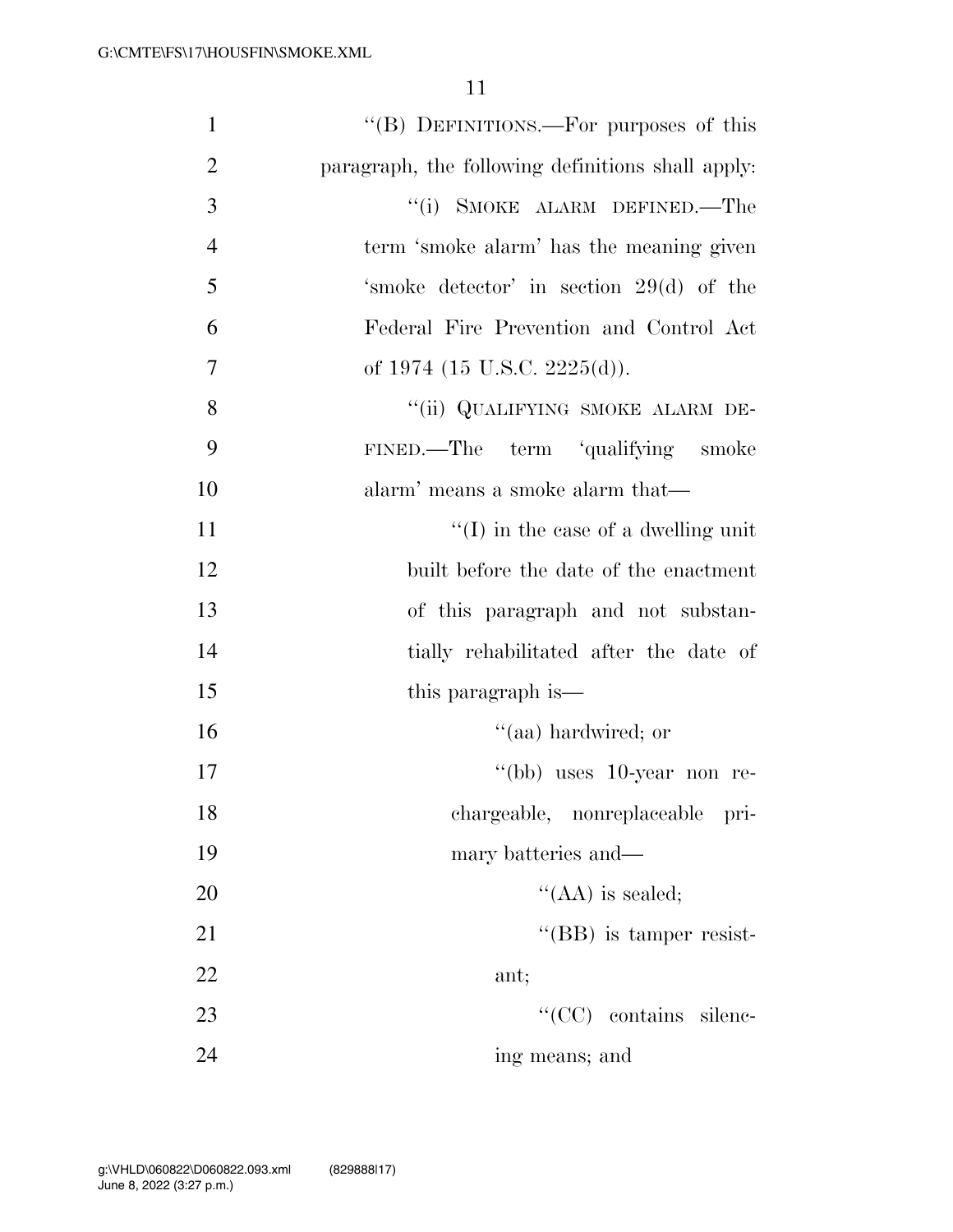| $\mathbf{1}$   | $\lq\lq$ (DD) provides notifi-                            |
|----------------|-----------------------------------------------------------|
| $\overline{2}$ | cation for persons with hear-                             |
| 3              | ing loss as required by the                               |
| $\overline{4}$ | National Fire Protection As-                              |
| 5              | sociation Standard 72 or                                  |
| 6              | any successor standard; or                                |
| $\overline{7}$ | "(II) in the case of a dwelling"                          |
| 8              | built or substantially rehabili-<br>unit                  |
| 9              | tated after the date of the enactment                     |
| 10             | of this paragraph, is hardwired.".                        |
| 11             | (d) HOUSING OPPORTUNITIES FOR PERSONS WITH                |
| 12             | AIDS.—Section 856 of the Cranston-Gonzalez National       |
|                | 13 Affordable Housing Act (42 U.S.C. 12905) is amended by |
| 14             | adding at the end the following new subsection:           |
| 15             | "(i) QUALIFYING SMOKE ALARMS.—                            |
| 16             | "(1) IN GENERAL.—Each dwelling unit assisted              |
| 17             | under this subtitle shall contain qualifying smoke        |
| 18             | alarms that are installed in accordance with applica-     |
| 19             | ble codes and standards published by the Inter-           |
| 20             | national Code Council or the National Fire Protec-        |
| 21             | tion Association and the requirements of the Na-          |
| 22             | tional Fire Protection Association Standard 72 or         |
| 23             | any successor standard in each level and in or near       |
| 24             | each sleeping area in such dwelling unit, including in    |

basements but excepting crawl spaces and unfinished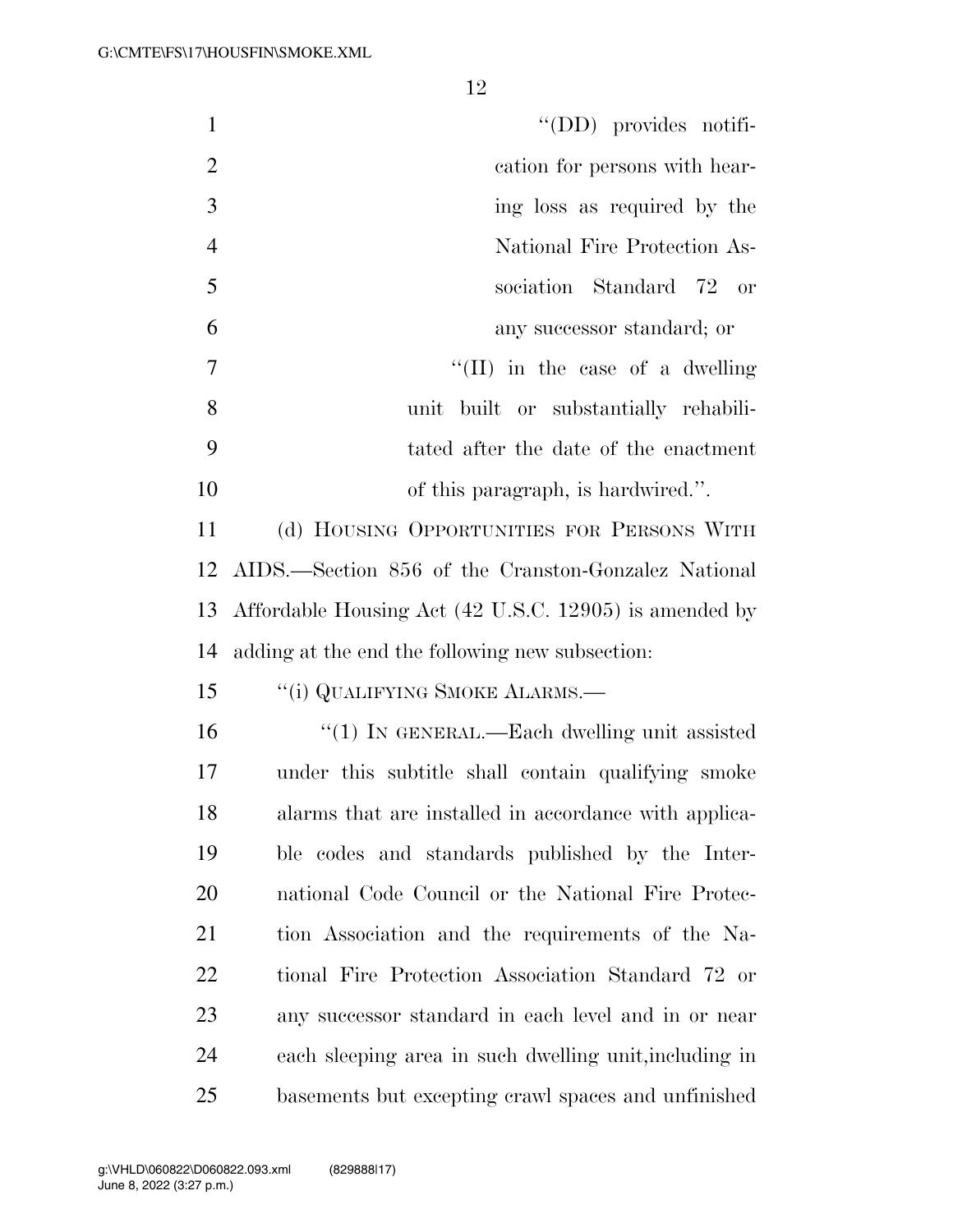| $\mathbf{1}$   | attics, and in each common area in a project con-       |
|----------------|---------------------------------------------------------|
| $\overline{2}$ | taining such a dwelling unit.                           |
| 3              | "(2) DEFINITIONS.—For purposes of this sub-             |
| $\overline{4}$ | section, the following definitions shall apply:         |
| 5              | "(A) SMOKE ALARM DEFINED.—The term                      |
| 6              | 'smoke alarm' has the meaning given 'smoke              |
| 7              | $\alpha$ detector' in section 29(d) of the Federal Fire |
| 8              | Prevention and Control Act of 1974 (15 U.S.C.           |
| 9              | $2225(d)$ .                                             |
| 10             | "(B) QUALIFYING SMOKE ALARM<br>DE-                      |
| 11             | FINED.—The term 'qualifying smoke alarm'                |
| 12             | means a smoke alarm that—                               |
| 13             | "(i) in the case of a dwelling unit                     |
| 14             | built before the date of the enactment of               |
| 15             | this paragraph and not substantially reha-              |
| 16             | bilitated after the date of this paragraph              |
| 17             | is—                                                     |
| 18             | $\lq\lq$ (I) hardwired; or                              |
| 19             | $\lq$ (II) uses 10-year non recharge-                   |
| 20             | able, nonreplaceable primary batteries                  |
| 21             | $and-$                                                  |
| 22             | $\cdot$ (aa) is sealed;                                 |
| 23             | "(bb) is tamper resistant;                              |
| 24             | ``(ee)<br>contains<br>silencing                         |
| 25             | means; and                                              |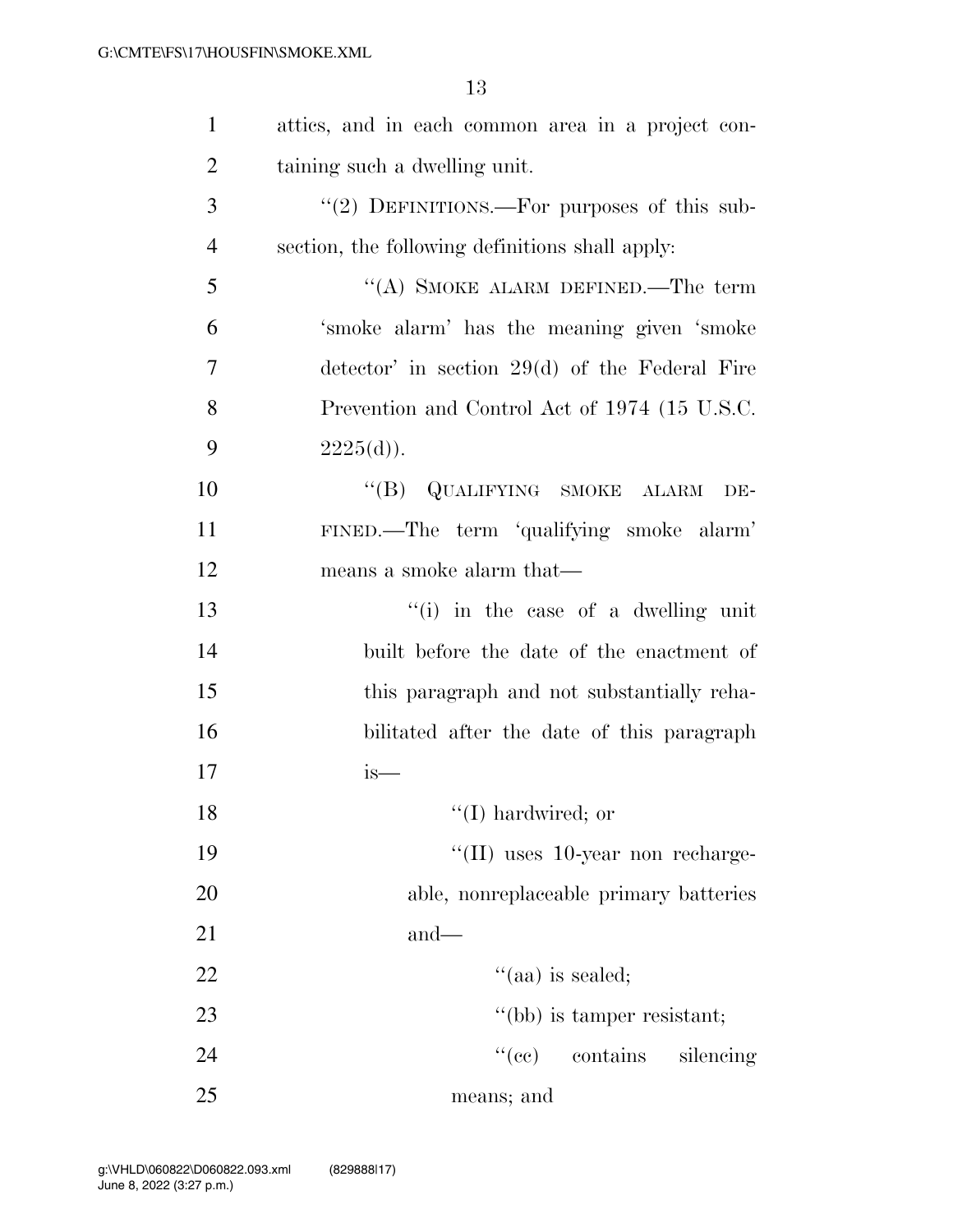| $\mathbf{1}$   | "(dd) provides notification                           |
|----------------|-------------------------------------------------------|
| $\overline{2}$ | for persons with hearing loss as                      |
| 3              | required by the National Fire                         |
| $\overline{4}$ | Protection Association Standard                       |
| 5              | 72 or any successor standard; or                      |
| 6              | "(ii) in the case of a dwelling unit                  |
| 7              | built or substantially rehabilitated after the        |
| 8              | date of the enactment of this paragraph, is           |
| 9              | hardwired.".                                          |
| 10             | (e) RURAL HOUSING.—Title V of the Housing Act         |
| 11             | of 1949 (42 U.S.C. 1471 et seq.) is amended—          |
| 12             | $(1)$ in section 514 (42 U.S.C. 1484), by adding      |
| 13             | at the end the following:                             |
| 14             | "(j) QUALIFYING SMOKE ALARMS.—                        |
| 15             | "(1) IN GENERAL.—Housing and related facili-          |
| 16             | ties constructed with loans under this section shall  |
| 17             | contain qualifying smoke alarms that are installed in |
| 18             | accordance with applicable codes and standards pub-   |
| 19             | lished by the International Code Council or the Na-   |
| 20             | tional Fire Protection Association and the require-   |
| 21             | ments of the National Fire Protection Association     |
| 22             | Standard 72 or any successor standard in each level   |
| 23             | and in or near each sleeping area in such dwelling    |
| 24             | unit, including in basements but excepting crawl      |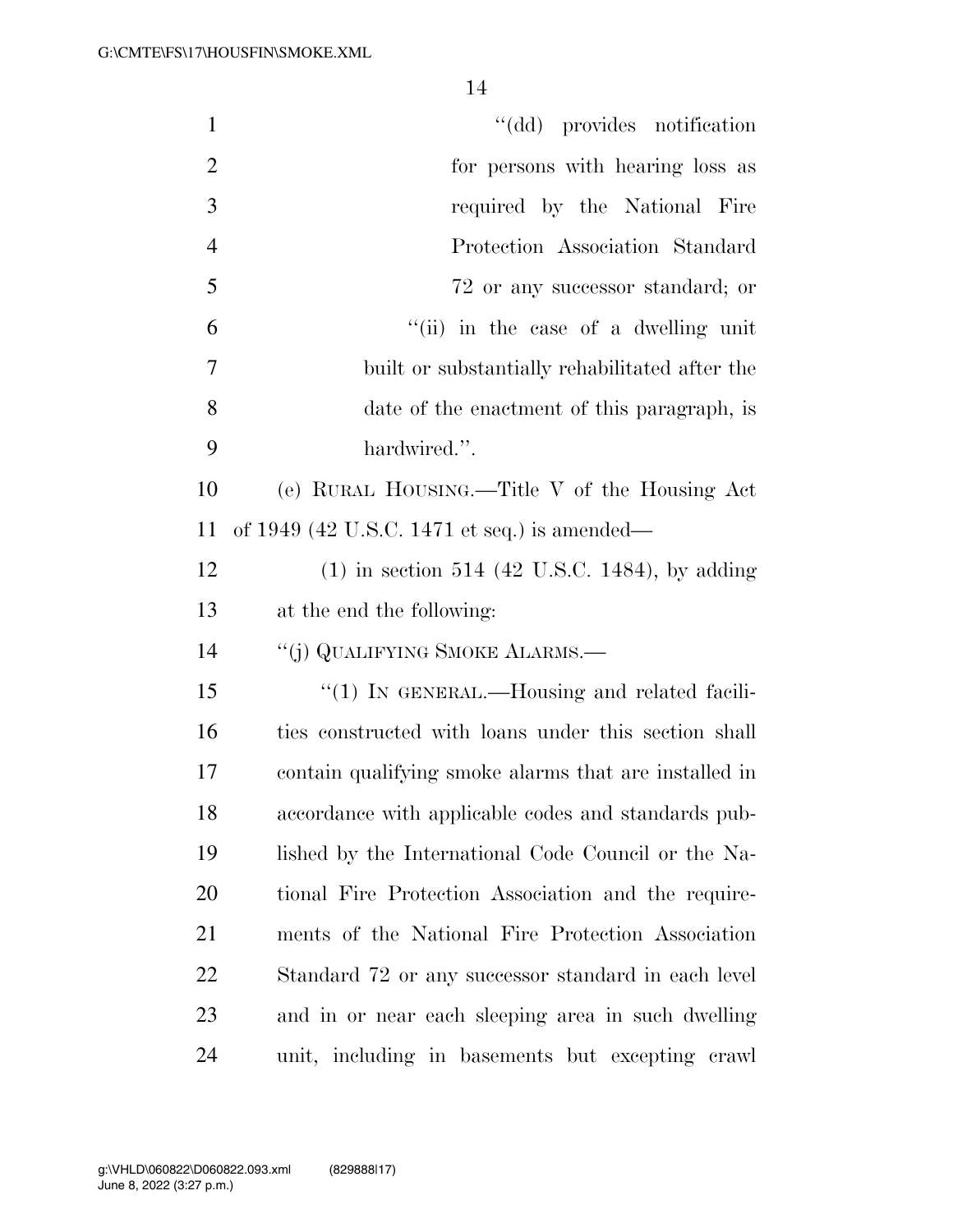| $\mathbf{1}$   | spaces and unfinished attics, and in each common        |
|----------------|---------------------------------------------------------|
| $\overline{2}$ | area in a project containing such a dwelling unit.      |
| 3              | "(2) DEFINITIONS.—For purposes of this sub-             |
| $\overline{4}$ | section, the following definitions shall apply:         |
| 5              | "(A) SMOKE ALARM DEFINED.—The term                      |
| 6              | 'smoke alarm' has the meaning given 'smoke              |
| $\overline{7}$ | $\alpha$ detector' in section 29(d) of the Federal Fire |
| 8              | Prevention and Control Act of 1974 (15 U.S.C.           |
| 9              | $2225(d)$ .                                             |
| 10             | "(B) QUALIFYING SMOKE ALARM<br>DE-                      |
| 11             | FINED.—The term 'qualifying smoke alarm'                |
| 12             | means a smoke alarm that—                               |
| 13             | "(i) in the case of a dwelling unit                     |
| 14             | built before the date of the enactment of               |
| 15             | this paragraph and not substantially reha-              |
| 16             | bilitated after the date of this paragraph              |
| 17             | is—                                                     |
| 18             | $\lq\lq$ (I) hardwired; or                              |
| 19             | $\lq$ (II) uses 10-year non recharge-                   |
| 20             | able, nonreplaceable primary batteries                  |
| 21             | $and$ —                                                 |
| 22             | $\cdot$ (aa) is sealed;                                 |
| 23             | "(bb) is tamper resistant;                              |
| 24             | ``(ee)<br>contains<br>silencing                         |
| 25             | means; and                                              |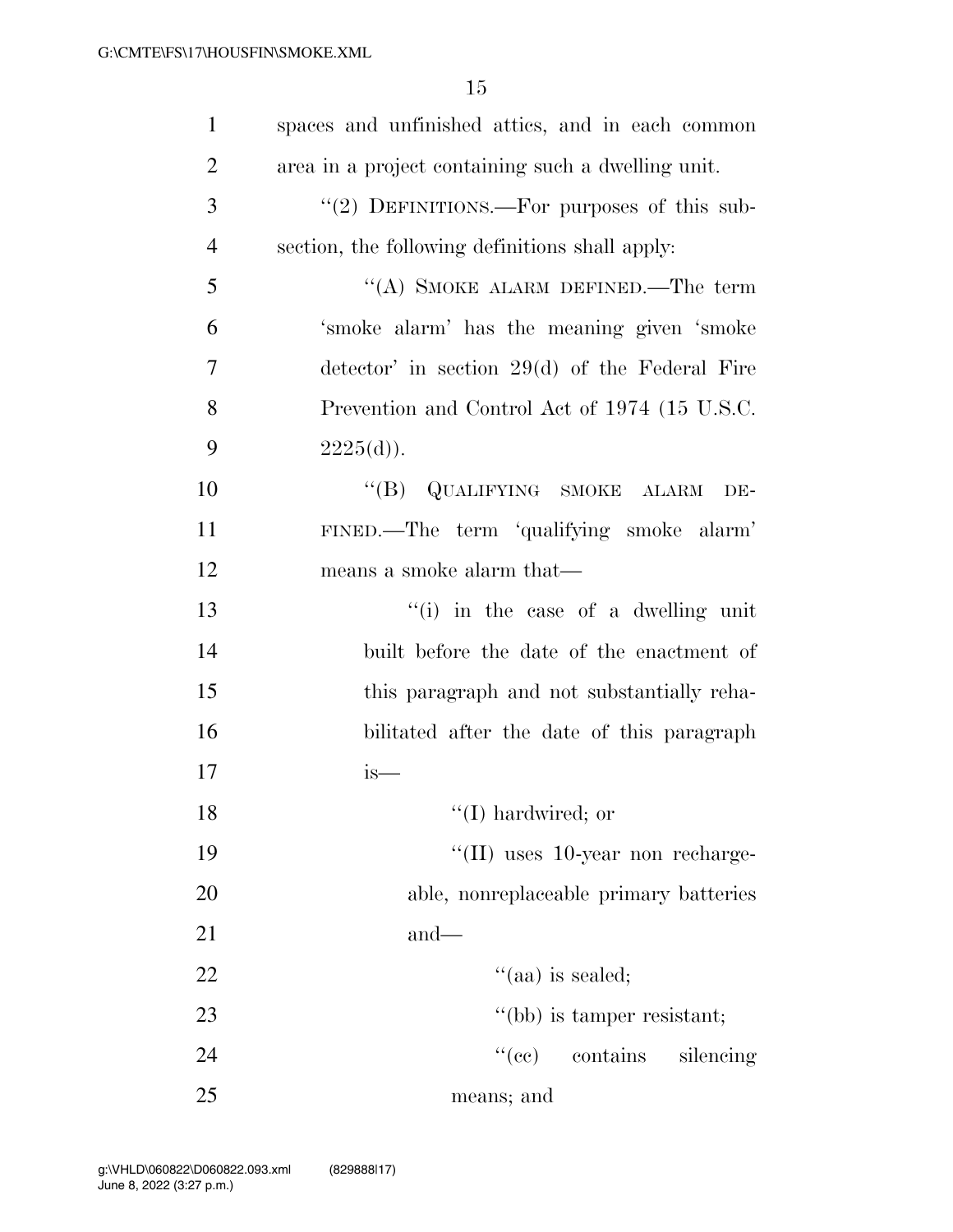| $\mathbf{1}$   | "(dd) provides notification                             |
|----------------|---------------------------------------------------------|
| $\overline{2}$ | for persons with hearing loss as                        |
| 3              | required by the National Fire                           |
| $\overline{4}$ | Protection Association Standard                         |
| 5              | 72 or any successor standard; or                        |
| 6              | "(ii) in the case of a dwelling unit                    |
| $\overline{7}$ | built or substantially rehabilitated after the          |
| 8              | date of the enactment of this paragraph, is             |
| 9              | hardwired."; and                                        |
| 10             | (2) in section 515(m) $(42 \text{ U.S.C. } 1485(m))$ by |
| 11             | adding at the end the following:                        |
| 12             | $``(3)$ QUALIFYING SMOKE ALARMS.—                       |
| 13             | "(A) IN GENERAL.—Housing and related                    |
| 14             | facilities rehabilitated or repaired with amounts       |
| 15             | received under a loan made or insured under             |
| 16             | this section shall contain qualifying smoke             |
| 17             | alarms that are installed in accordance with ap-        |
| 18             | plicable codes and standards published by the           |
| 19             | International Code Council or the National Fire         |
| 20             | Protection Association and the requirements of          |
| 21             | the National Fire Protection Association Stand-         |
| 22             | ard 72 or any successor standard in each level          |
| 23             | and in or near each sleeping area in such dwell-        |
| 24             | ing unit, including in basements but excepting          |
| 25             | erawl spaces and unfinished attics, and in each         |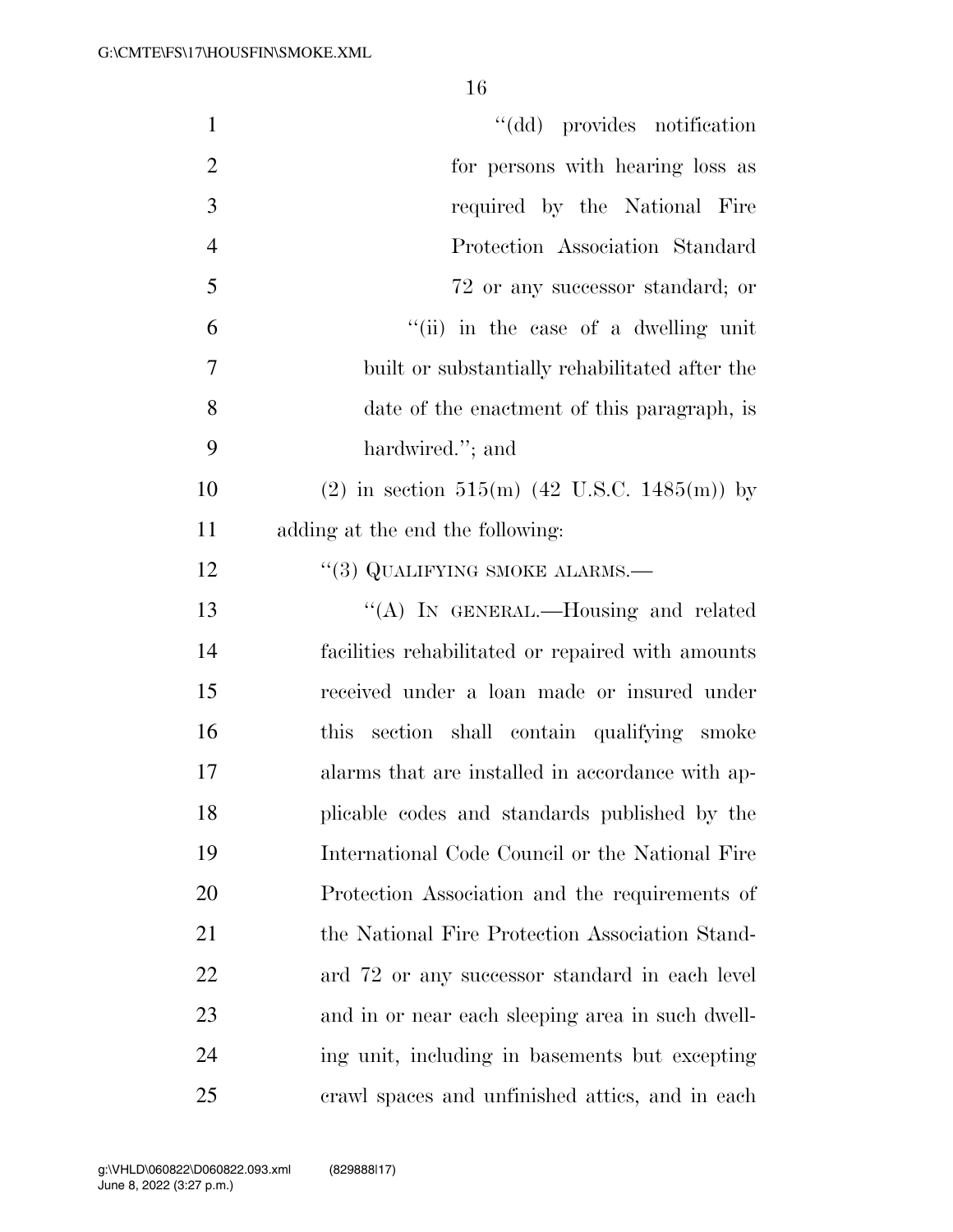| $\mathbf{1}$   | common area in a project containing such a        |
|----------------|---------------------------------------------------|
| $\overline{2}$ | dwelling unit.                                    |
| 3              | "(B) DEFINITIONS.—For purposes of this            |
| $\overline{4}$ | paragraph, the following definitions shall apply. |
| 5              | "(i) SMOKE ALARM DEFINED.—The                     |
| 6              | term 'smoke alarm' has the meaning given          |
| 7              | 'smoke detector' in section 29(d) of the          |
| 8              | Federal Fire Prevention and Control Act           |
| 9              | of 1974 (15 U.S.C. 2225(d)).                      |
| 10             | "(ii) QUALIFYING SMOKE ALARM DE-                  |
| 11             | FINED.—The term 'qualifying smoke                 |
| 12             | alarm' means a smoke alarm that—                  |
| 13             | $\lq\lq$ (I) in the case of a dwelling unit       |
| 14             | built before the date of the enactment            |
| 15             | of this paragraph and not substan-                |
| 16             | tially rehabilitated after the date of            |
| 17             | this paragraph is—                                |
| 18             | "(aa) hardwired; or                               |
| 19             | "(bb) uses 10-year non re-                        |
| 20             | chargeable, nonreplaceable<br>pri-                |
| 21             | mary batteries and—                               |
| 22             | $\lq\lq$ (AA) is sealed;                          |
| 23             | $\lq\lq$ (BB) is tamper resist-                   |
| 24             | ant;                                              |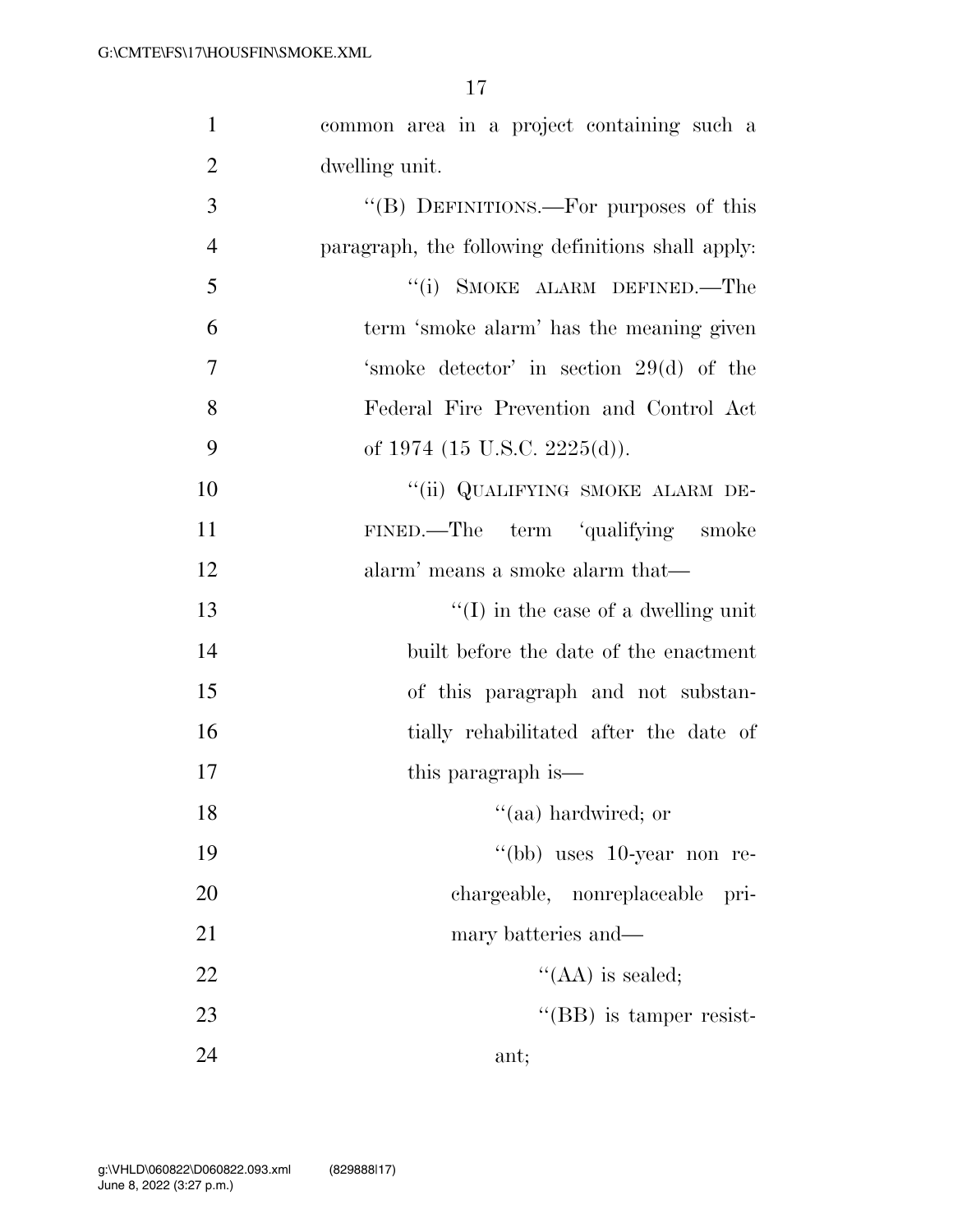| $\mathbf{1}$   | $\lq\lq$ (CC) contains silenc-                      |
|----------------|-----------------------------------------------------|
| $\overline{2}$ | ing means; and                                      |
| 3              | $\lq\lq$ (DD) provides notifi-                      |
| $\overline{4}$ | cation for persons with hear-                       |
| 5              | ing loss as required by the                         |
| 6              | National Fire Protection As-                        |
| 7              | sociation Standard 72 or                            |
| 8              | any successor standard; or                          |
| 9              | "(II) in the case of a dwelling"                    |
| 10             | unit built or substantially rehabili-               |
| 11             | tated after the date of the enactment               |
| 12             | of this paragraph, is hardwired.".                  |
| 13             | FARM LABOR HOUSING DIRECT LOANS &<br>(f)            |
| 14             | GRANTS.—Section 516 of the Housing Act of 1949 (42) |
| 15             | U.S.C. $1486$ ) is amended—                         |
| 16             | $(1)$ in subsection $(e)$ —                         |
| 17             | $(A)$ in paragraph $(2)$ , by striking "and" at     |
| 18             | the end;                                            |
| 19             | $(B)$ in paragraph $(3)$ , by striking the pe-      |
| 20             | riod at the end and inserting "; and"; and          |
| 21             | (C) by adding at the end the following:             |
| 22             | "(4) that such housing shall contain qualifying     |
| 23             | smoke alarms that are installed in accordance with  |
| 24             | applicable codes and standards published by the     |
| 25             | International Code Council or the National Fire     |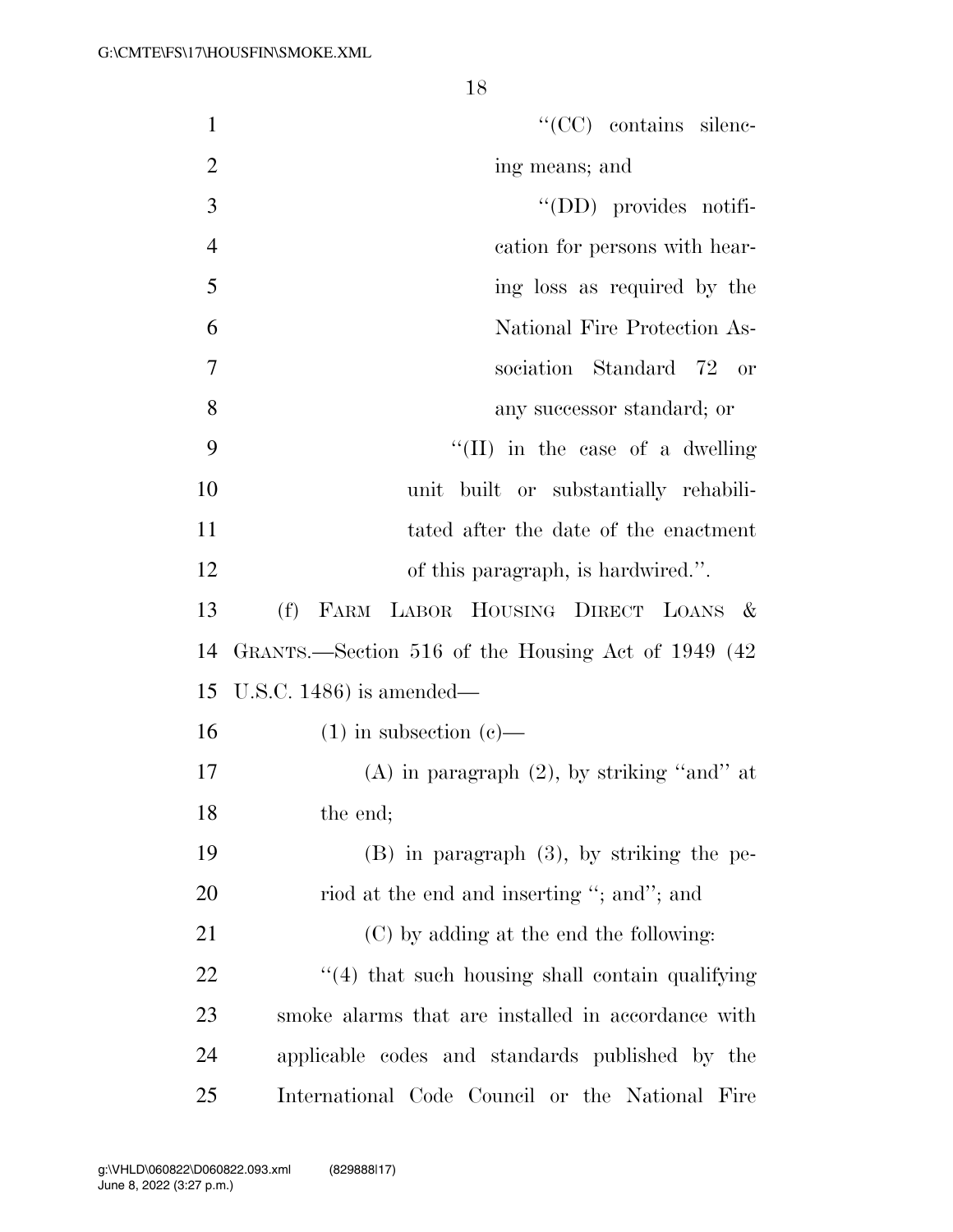| $\mathbf{1}$   | Protection Association and the requirements of the     |
|----------------|--------------------------------------------------------|
| $\overline{2}$ | National Fire Protection Association Standard 72 or    |
| 3              | any successor standard in each level and in or near    |
| $\overline{4}$ | each sleeping area in such dwelling unit, including in |
| 5              | basements but excepting crawl spaces and unfinished    |
| 6              | attics, and in each common area in a project con-      |
| 7              | taining such a dwelling unit."; and                    |
| 8              | $(2)$ in subsection $(g)$ —                            |
| 9              | $(A)$ in paragraph $(3)$ by striking "and" at          |
| 10             | the end;                                               |
| 11             | $(B)$ in paragraph $(4)$ , by striking the pe-         |
| 12             | riod at the end and inserting a semicolon; and         |
| 13             | (C) by adding at the end the following:                |
| 14             | $\lq(4)$ the term 'smoke alarm' has the meaning        |
| 15             | given 'smoke detector' in section 29(d) of the Fed-    |
| 16             | eral Fire Prevention and Control Act of 1974 (15)      |
| 17             | U.S.C. $2225(d)$ ; and                                 |
| 18             | $\lq(5)$ the term 'qualifying smoke alarm' means       |
| 19             | a smoke alarm that—                                    |
| 20             | $\lq\lq$ in the case of a dwelling unit built be-      |
| 21             | fore the date of the enactment of this para-           |
| 22             | graph and not substantially rehabilitated after        |
| 23             | the date of this paragraph is—                         |
| 24             | $f'(i)$ hardwired; or                                  |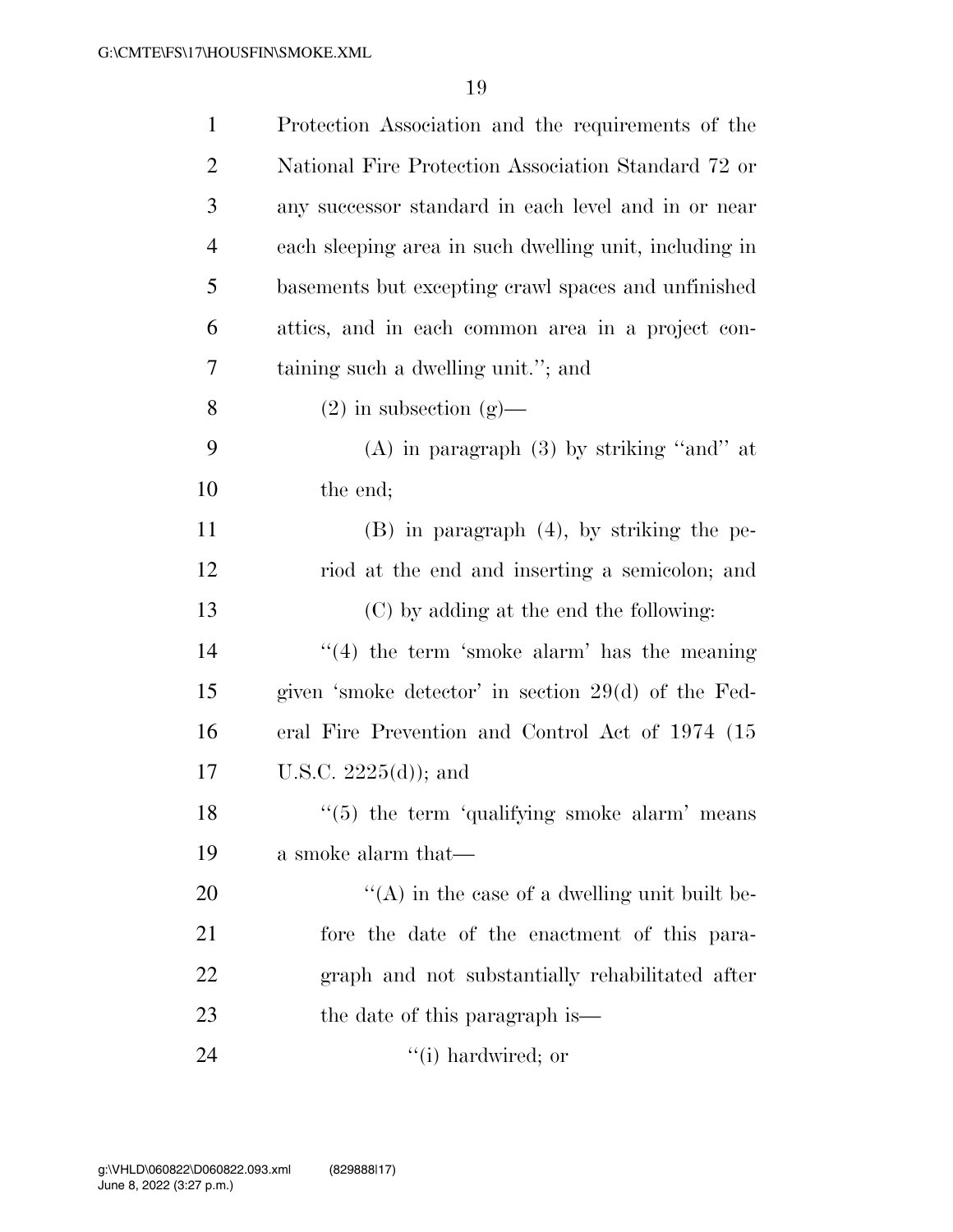| $\mathbf{1}$   | "(ii) uses 10-year non rechargeable,                        |
|----------------|-------------------------------------------------------------|
| $\overline{2}$ | nonreplaceable primary batteries and—                       |
| 3              | $\lq\lq$ (I) is sealed;                                     |
| $\overline{4}$ | $\lq\lq$ (II) is tamper resistant;                          |
| 5              | "(III) contains silencing means;                            |
| 6              | and                                                         |
| $\overline{7}$ | $\lq\lq$ (IV) provides notification for                     |
| 8              | persons with hearing loss as required                       |
| 9              | by the National Fire Protection Asso-                       |
| 10             | ciation Standard 72 or any successor                        |
| 11             | standard; or                                                |
| 12             | $\lq\lq$ (B) in the case of a dwelling unit built or        |
| 13             | substantially rehabilitated after the date of the           |
| 14             | enactment of this paragraph, is hardwired.".                |
| 15             | (g) AUTHORIZATION OF APPROPRIATIONS.—There is               |
| 16             | authorized to be appropriated to carry out the amend-       |
| 17             | ments made by this section such sums as are necessary       |
| 18             | for each of fiscal years 2022 through 2026.                 |
| 19             | (h) EFFECTIVE DATE.—The amendments made by                  |
| 20             | subsections (a) through (f) shall take effect on the date   |
| 21             | that is 2 years after the date of enactment of this Act.    |
| 22             | (i) NO PREEMPTION.—Nothing in the amendments                |
| 23             | made by this section shall be construed to preempt or limit |
| 24             | the applicability of any State or local law relating to the |
| 25             | installation and maintenance of smoke alarms in housing     |